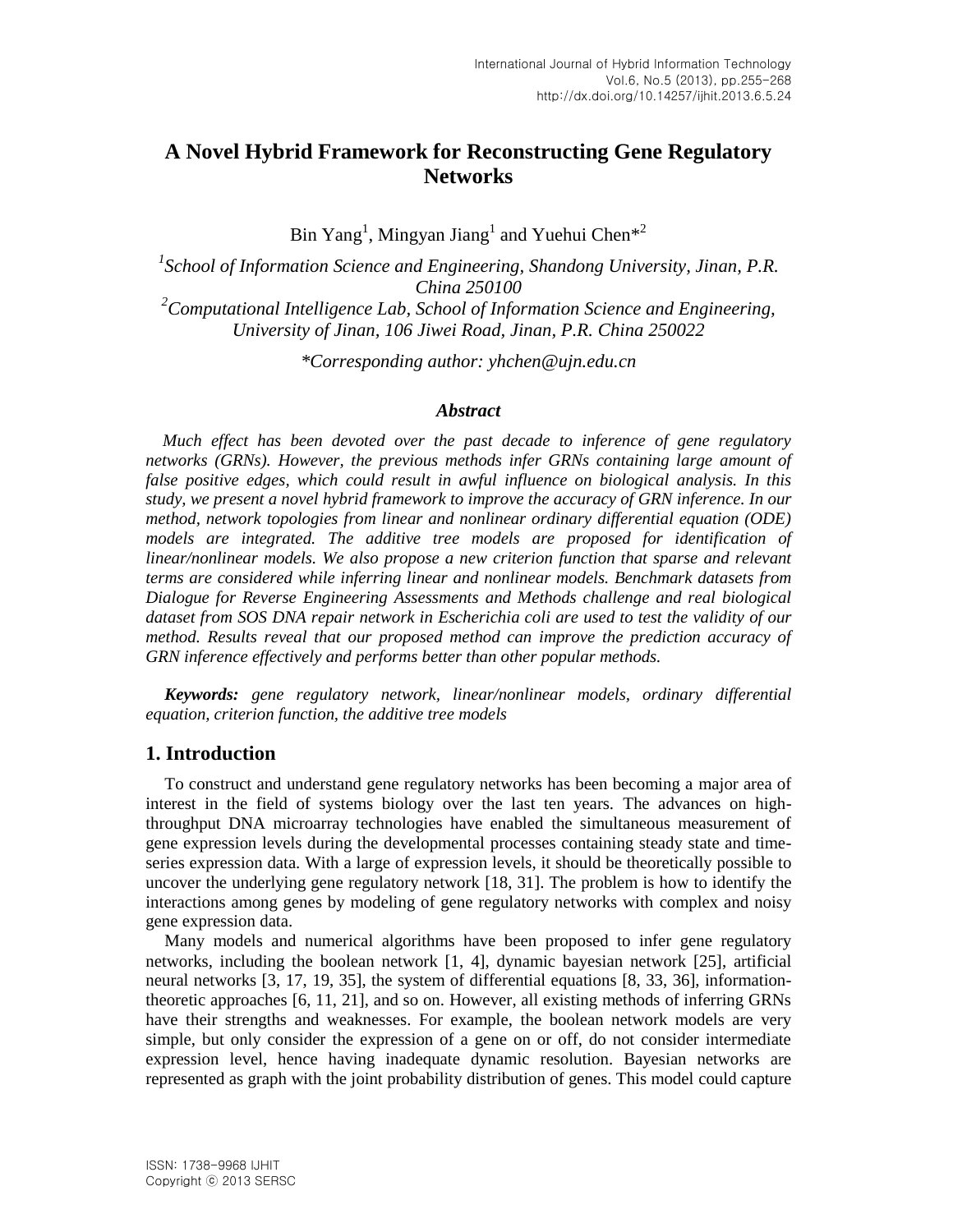the inherent noise and stochastic in gene expression data effectively, but the high computational cost hinders the application of the model with large number of genes in network. The system of differential equations is a powerful and flexible model, which can offer realistic representation of genetic networks due to their continuity. However, this model has been proved to be computationally expensive and very sensitive to imprecise data [32].

Information theoretic approaches are increasingly being used for inferring regulatory network, such as the relevance network [6], the context likelihood of relatedness (CLR) algorithm [11], ARACNE [21] and MINE [23]. These methods start by computing the mutual information (MI) for possible gene pairs, resulting in an MI matrix. The MI matrix is then manipulated to identify regulatory relationships [28]. These methods have two advantages. The one is its capability of characterizing non-linear dependency between genes [5]. The other is able to deal with thousands of genes in the presence of a limited number of samples [38]. But the methods based on MI could not distinguish indirect regulators from direct ones and discover the joint regulations of a target gene by two or more genes.

In this paper, a hybrid framework is proposed for gene regulatory network reconstruction from gene expression profiling. In our method, network topologies from linear and nonlinear ordinary differential equations are integrated. The additive tree models are proposed for identification of linear/nonlinear ODEs. The hierarchical structure of the additive tree model is evolved using genetic programming (GP) like tree structure-based evolutionary algorithm with specific instructions. Particle swarm optimization (PSO) is used to evaluate each additive tree model by optimizing the parameters of the corresponding tree model. In order to improve the accuracy and false positive rate of building gene regulatory network, we also propose a new criterion function that sparse and relevant terms are considered while inferring linear and nonlinear models.

The Dialogue for Reverse Engineering Assessments and Methods (DREAM) project could provide a set of benchmark networks that can be used to compare both advantages and disadvantages of different GRN topology inference methods [20]. The benchmark networks are extracted from actual biological networks and able to represent some most important and typical biological modules [34]. In this study, benchmark datasets from DREAM3 challenge and real biological dataset from SOS DNA repair network in *Escherichia coli* [29] are used to test the validity of our method. Results reveal that our proposed method can improve the prediction accuracy and false positive rate of GRN inference effectively and performs better than other popular methods.

The paper is organized as follows: Section 2 gives the materials and methods. Section 3 presents some experiments for construction of gene regulatory networks. Section 4 shows the discussion about our method. Some concluding remarks are presented in Section 5.

## **2. Method**

#### **2.1. Mathematic model of transcriptional procedure**

In previous research, the algorithms based ODEs are proposed for inferring gene regulatory network, which could be applied for describing the genetic regulations among genes by using steady state and time-series expression data [37]. In this study, we present two ODE models for inferring gene regulatory network: linear and nonlinear models. For a target gene *i* (TG), which has *c* transcriptional factors (TFs), interactions between TG and TFs are described by the following ODE model containing linear and nonlinear formals:

$$
\frac{dz_i}{dt} = A_i Y - \alpha_i z_i \tag{1}
$$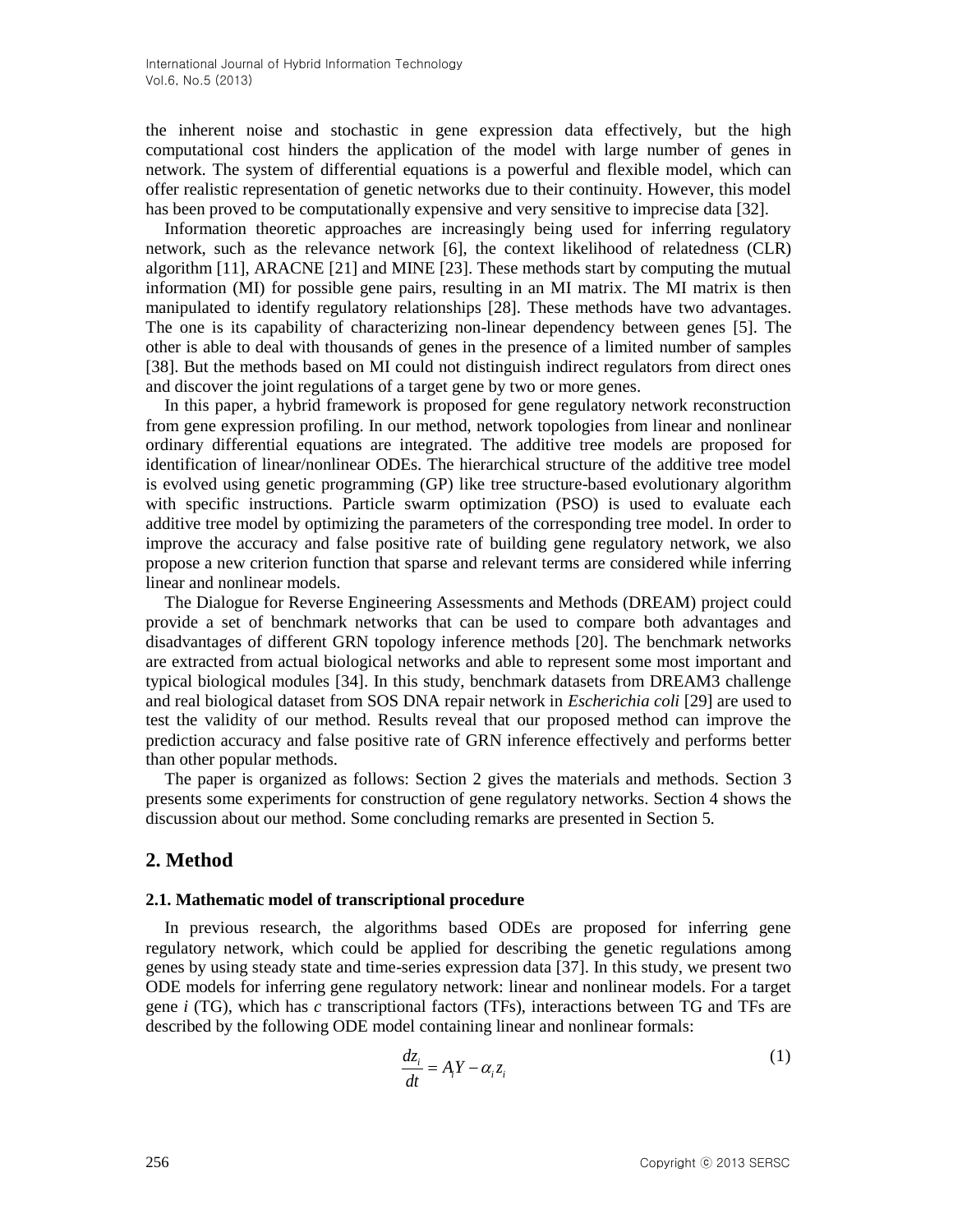$$
\frac{dz_i}{dt} = A_i Y - \alpha_i z_i \tag{2}
$$

Where  $A_i = (A_i^1, A_i^2, \dots, A_i^c)$  (representing the influence of TFs on TG),  $Y = (Y_{1\times n}^1, Y_{1\times n}^2, \cdots, Y_{1\times n}^c)$  (*n* is the number of gene expression profiles),  $\alpha_i$  represents the rate constant of degradation of the target gene product and *f<sup>i</sup>* is the nonlinear function for TF *i*. Assuming that equation (1) and (2) quickly reach an equilibrium state  $\frac{dz_i}{dt} = 0$  for TF *i*. Assuming that equation (1) and (2) quickly reach an (1)  $\frac{dZ_i}{dt} = 0$  (1) [38], we could get the two mathematic models as followed.  $\frac{dZ_i}{dt} =$ 

$$
z_i = \frac{A_i Y}{\alpha_i} = B_i Y \tag{3}
$$

$$
z_i = \frac{A_i f_i(Y)}{\alpha_i} = B_i f_i(Y)
$$
\n(4)

Where  $B_i = (B_i^1, B_i^2, \dots, B_i^c)$ . Thus the problem of inferring gene regulatory network could be decomposed to *N* dependent subproblems (*N* is the number of gene).

#### **2.2. Representation of additive tree model**

The additive models resulted from our previously published work, are proposed for the system identification especially the reconstruction of polynomials and the identification of linear/nonlinear systems [10]. Thus we encode the right-hand side of linear and nonlinear mathematic models into a additive tree individual (Please refer to Figure. 1) in this subsection.



**Figure 1. Example of a mathematic formal in the form of the additive tree model**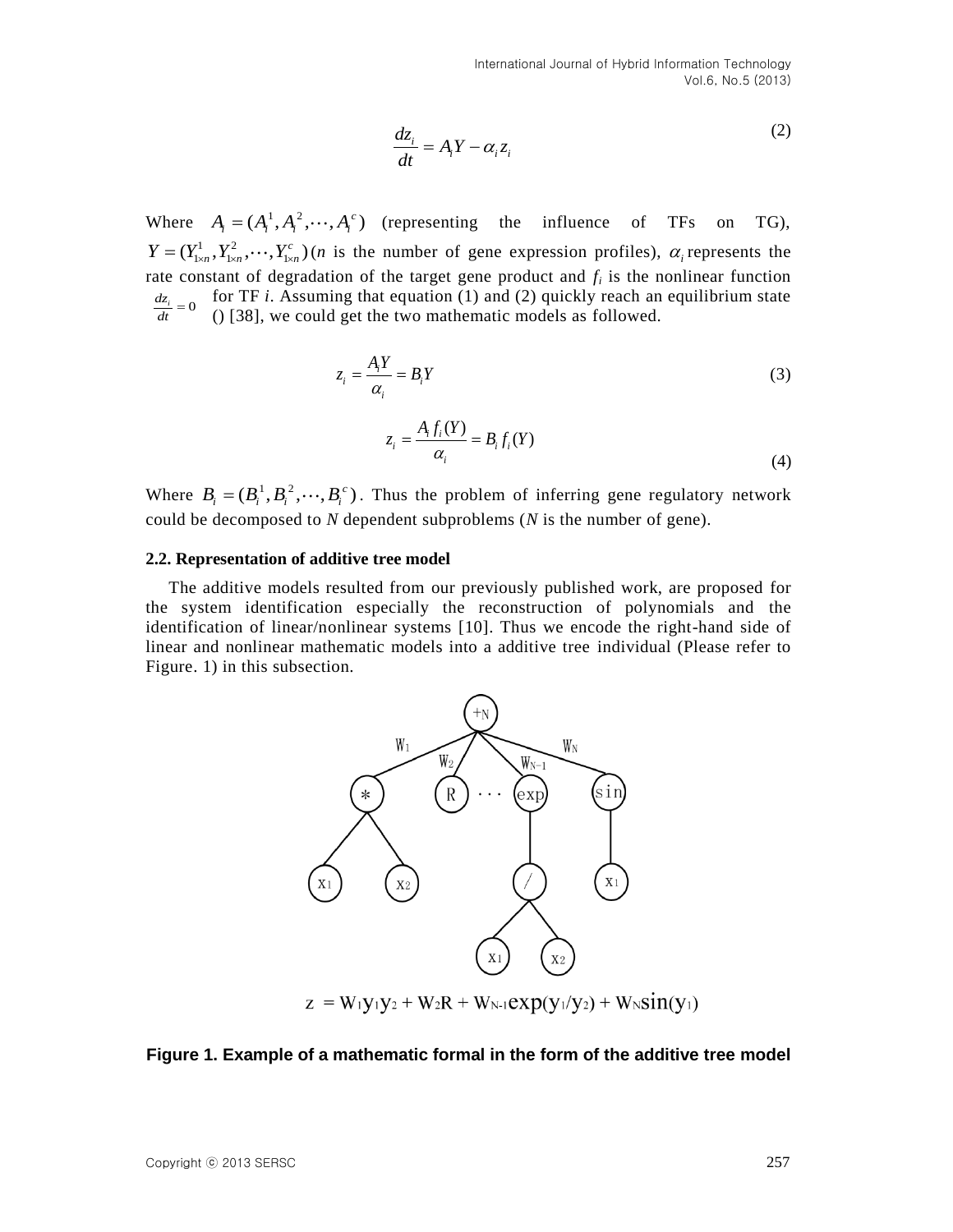Two instruction/operator sets  $I_0$  and  $I_1$  are used to generate the additive tree in this approach. For linear method, we set two instruction/operator sets  $I_0$  and  $I_1$  as followed.<br> $I_0 = \{+2, +3, ..., +N\}$ 

$$
I_0 = \{+2, +3, \dots, +N\}
$$
  
\n
$$
I_1 = F \cup T = \{+, -, x, R\}
$$
\n(5)

Where  $F = \{+, -\}$  and  $T = \{x, R\}$  are function and terminal set.  $+, x$  and R denote the addition, subtraction, gene expression of TFs, and random constant number.  $I_0$  is the instruction set and the root node, and the instructions of other nodes are selected from the instruction set  $I_1$ .

Many biologically significant nonlinear functions are added into the nonlinear model for gene regulatory network identification, *e.g.*, sigmoid transfer function [33], hill function [22] and hyperbolic tangent function [9]. Thus we add these functions into

operator sets 
$$
I_1
$$
 as followed.  
\n
$$
I_1 = F \bigcup T = \{ *, \text{ is, } \cos, \frac{1}{1 + e^{-x}}, \frac{x^h}{x^h + \alpha}, \frac{1}{x^h + \alpha}, \tanh, x, R \}
$$
\n(6)

#### **2.3. Structure optimization of models**

Finding an optimal or near-optimal additive tree model is formulated as an evolutionary search process. In this paper, we use the additive tree operators as following:

⑴ Mutation. We choose three mutation operators to generate offsprings from the parents. These mutation operators are as following:

1) Change one terminal node: randomly select one terminal node in the tree and replace it with another terminal node, which is generated randomly.

2) Grow: select a random leaf in hidden layer of the tree and replace it with a newly generated subtree.

3) Prone: randomly select a function node in a tree and replace it with a terminal node selected in the set *T*.

The additive tree operators are applied to each of the parents to generate an offspring using the following steps. (a) A Poisson random number *N*, with mean  $\lambda$  is generated. (b) *N* random mutation operators are uniformly selected with replacement from above four mutation operator set. (c) These *N* mutation operator are applied in sequence one after the other to the parent to get offspring.

⑵ Crossover. First two parents are selected according to the predefined crossover probability *Pc* and select one nonterminal node in the hidden layer for each additive tree randomly, and then swap the selected subtree.

⑶ Selection. EP-style tournament selection [7] is applied to select the parents for the next generation. Pairwise comparison is conducted for the union of  $\mu$  parents and  $\mu$ offsprings. For each individual, *q* opponents are chosen uniformly at random from all the parents and offspring. For each comparison, if the fitness of individual fitness is no smaller than the one of opponent, it receives a selection. Select  $\mu$  individuals out of parents and offsprings, which have most wins to form the next generation. This is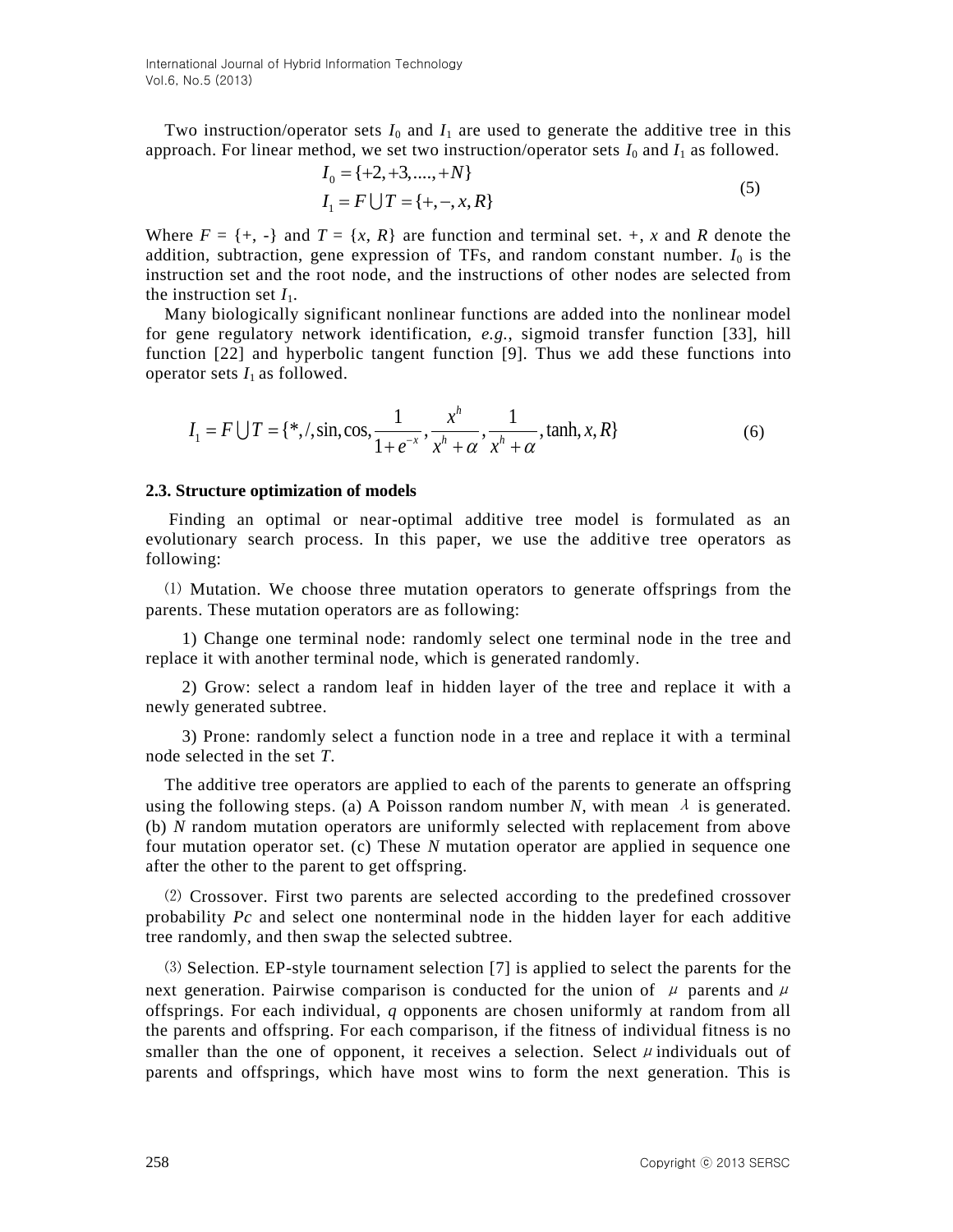repeated in each generation until a predefined number of generations or the best structure is found.

### **2.4. MI**

Mathematically, the MI between two discrete random variables *X* (one gene) and *Y*  (another gene), taking on values in  $x$  and  $\gamma$  is defined as [2].

$$
I(X,Y) = \sum_{x \in \chi} \sum_{y \in \gamma} p(x, y) \log \frac{p(x, y)}{p(x)p(y)}
$$
(7)

Where  $p(x)$  is the marginal probability of each discrete variable *X* in *x*,  $p(x, y)$  is the joint probability of *x* in *x* and *y* in  $\gamma$ .

Here, the marginal and joint probability can be estimated by the Gaussian kernel probability density estimator [24].

ability density estimator [24].  
\n
$$
p(x_i) = \frac{1}{N} \sum_{j=1}^{N} \frac{1}{(2\pi)^{n/2} \sigma_x^{n/2}} \exp(-\frac{1}{2} (X_j - X_i)^T C^{-1} (X_j - X_i))
$$
\n(8)

Where *C* is the covariance of variable *X*,  $\sigma_x$  is the standard deviation of matrix *C*, *N* is the number of gene expression and *n* is the number of gene.

With equation (8), the equation (7) can be given as followed.

$$
I(X,Y) = \frac{1}{2} \log \left( \frac{\sigma_X^2 \sigma_Y^2}{|C(X,Y)|} \right)
$$
\n(9)

Where  $|C(X,Y)|$  is the determinant of the covariance matrix. High MI value indicates that there may be a close relationship between the variables (genes), while low MI value implies their independence. When MI value between genes  $X$  and  $Y$  is zero, two genes are independent.

#### **2.5. Evaluation of model using Particle Swarm Optimization**

 The quality of a list of TFs for an individual target gene is evaluated by estimating the parameters of the corresponding additive tree model using particle swarm optimization (PSO) [15]. According to the Figure 1, we check all the parameters contained in each model, and count their number  $n_i$  ( $i = 1, 2, ..., M$ , *M* is the population size of additive tree model).

According to  $n_i$ , the particles are randomly generated initially. Each particle  $x_i$  represents a potential solution. A swarm of particles moves through space, with the moving velocity of each particle represented by a velocity vector  $v_i$ . At each step, each particle is evaluated and keep track of its own best position, which is associated with the best fitness it has achieved so far in a vector *Pbest<sub>i</sub>*. The best position among all the particles is kept as Gbest. A new velocity for particle *i* is updated by  $v_i(t+1) = w * v_i(t) + c_1 r_i (Pbest_i - x_i(t)) + c_2 r_2 (Gbest(t) - x_i(t))$  (10) velocity for particle *i* is updated by

$$
v_i(t+1) = w^* v_i(t) + c_1 r_i (Pbest_i - x_i(t)) + c_2 r_2 (Gbest(t) - x_i(t))
$$
\n(10)

where  $w$  is the inertia weight and impacts on the convergence rate of PSO, which is computed adaptively as  $w = (max\_generation - t)/(2*max\_generation) +0.4$  (*max\_generation*) is maximum number of iterations, and  $t$  is current iteration),  $c_1$  and  $c_2$  are positive constant and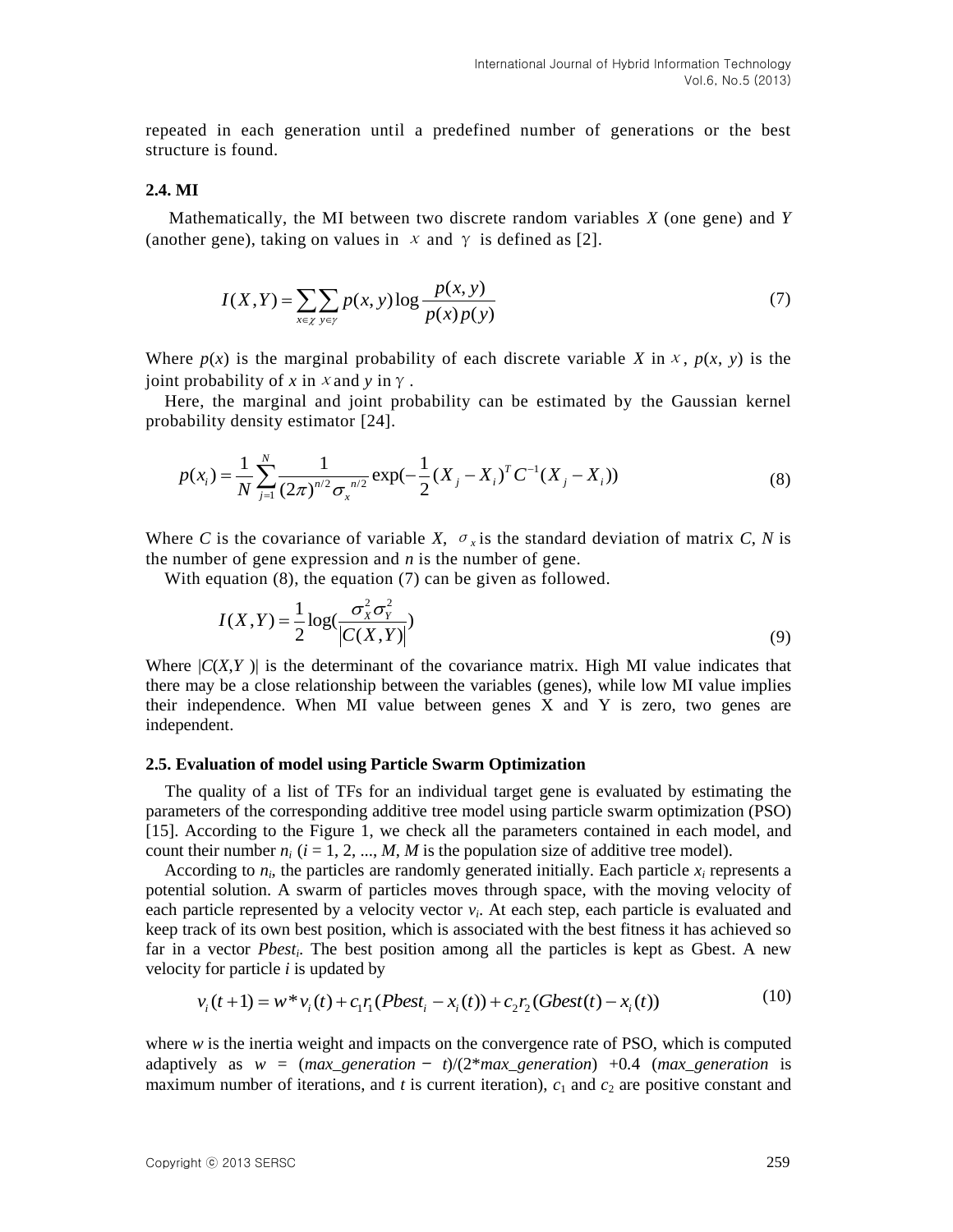$r_1$  and  $r_2$  are uniformly distributed random number in [0,1]. Based on the updated velocities, each particle changes its position according to the following equation:<br> $x_i(t+1) = x_i(t) + v_i(t+1)$ 

$$
c_i(t+1) = x_i(t) + v_i(t+1)
$$
\n(11)

To evaluate the performance of proposed additive tree model and its corresponding parameters, we proposed new criterion functions as followed. In general the criterion function is to minimize the prediction error for the gene expression profiles, according to

$$
F_i = \frac{1}{T} \sum_{k=1}^{T} (z_{it} - z_{it})^2
$$
 (12)

Where  $z_{it}$  and  $z_{it}$  are the actual and predicted expression levels of gene *i* at *t- th* gene expression point.

The candidate regulators for a given target gene is much larger than the number of expression points, and gene regulatory network is sparse network, *i.e.*, only a tiny fraction of the candidate regulators are expected to be true regulators for target gene, so we propose to add a sparse term to the criterion function in order to perform feature selection while inferring the linear and nonlinear model [30]. The criterion function is described as followed.

$$
F_i = \frac{1}{T} \sum_{k=1}^{T} (z_{it} - z_{it})^2 + \alpha \|B_i\|
$$
 (13)

Where  $\alpha \|B_i\|$  is the sparse term,  $\|B_i\|$  is  $L_1$  regularizer of vector  $B_i$  from equation (3) and (4), and  $\alpha$  is a parameter that trades off the error and sparse term in the criterion function.

Considering that MI value indicates that there may be a close relationship between the genes in gene regulatory network, we propose to add a relevant term to the criterion function in order to select maximum relevance regulators of target gene [12].

$$
F_{i} = \frac{\frac{1}{T} \sum_{k=1}^{T} (z_{it} - z_{it})^{2}}{\left[1 + \frac{1}{m} \sum_{j \in \Omega_{i}} I(X_{i}, X_{j})\right]} + \alpha \|B_{i}\|
$$
(14)

Where  $\Omega_i$  denotes the already-selected regulator set containing *m* regulators for target gene *i*,  $I(X_i, X_j)$  is MI value between gene *i* and gene *j*.

#### **2.6. Procedure of inferring gene regulatory network**

Figure 2 describes the flowchart of our proposed method. The details are addressed as following.

Step 1 Network construction.

1) Initialization. Input the gene expression data *Z* and initiate adjacency matric  $A_{ij}$  = 0 and  $B_{ij}$  for linear and nonlinear models (*i*,  $j \in N$ , *N* is the number of gene). Estimate mutual information  $I_{ij}$  for all gene pairs.

2) For each target gene *i*, we use the additive tree model to identify linear/nonlinear models. The details are addressed as following.

a) Create the initial population randomly (structures and their corresponding parameters)as described in subsection 2.2;

b) Structure optimization is achieved by the additive tree variation operators as described in subsection 2.3;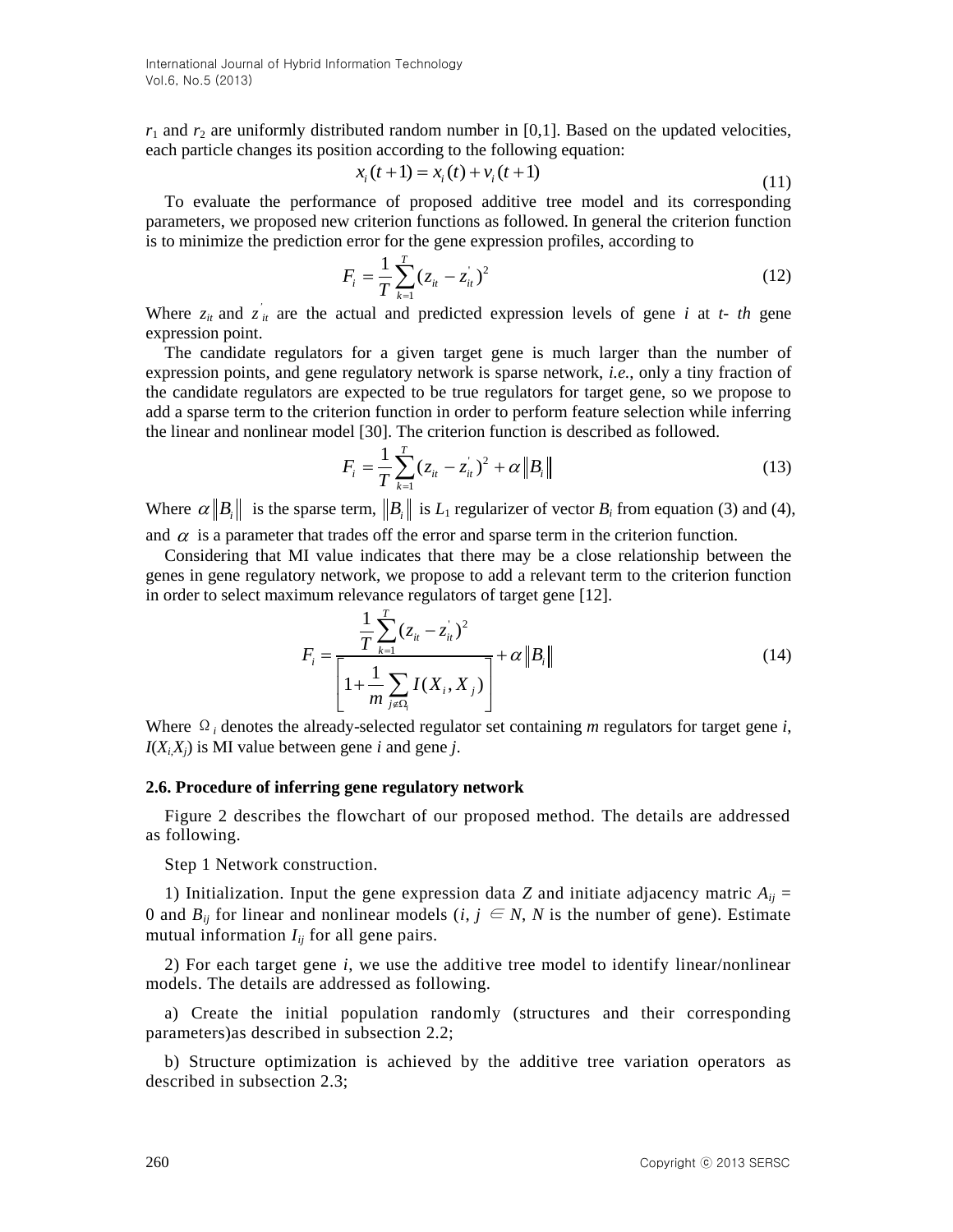c) Evaluate the population using PSO and our proposed criterion functions;

d) If maximum number of generations is reached or a satisfactory solution is found, then stop; otherwise go to step (b).

3) Sign the regulators for target gene *i*. If the gained models contain gene *k*, set  $A_{ik}=1$ or  $B_{ik}$ =1. In other words gene *k* regulates gene *i*.

Step 2 Network integration. Considering gene expression data, we could gain the linear network structure *A* and nonlinear network structure *B*. The integration of two network  $C_{ij} = A_{ij} || B_{ij}$ , where ∥ is logical or (0∥0=0, 0∥1=1 and 1∥1=1).



**Figure 2. Overview of our proposed method. In the true network, the genes are labelled with G. Using the additive tree models to identify linear/nonlinear model, we could gain linear/nonlinear network structures. Compared with true network, linear network has one false positive edge (** $G$ **1**  $\rightarrow$  $G$ **4) and**  $G$ **4**  $\rightarrow$  $G$ **1 could not be identified. And nonlinear network also has one false positive edge**   $(G1 \rightarrow G4)$  and  $G3 \rightarrow G1$  could not be identified. The overall network **integrate linear network with nonlinear one.**

#### **3. Experimental Results and Analysis**

To test the effectiveness of the proposed method, our method is applied to two synthetic datasets from the DREAM3 (Dialogue for Reverse Engineering Assessment and Methods) challenge [20] and one real gene expression dataset from SOS DNA repair network in Escherichia coli [29]. While inferring the gene regulatory network, two criterion functions are used (equation (12) and equation (14)), labelled with Fitness1 and Fitness2.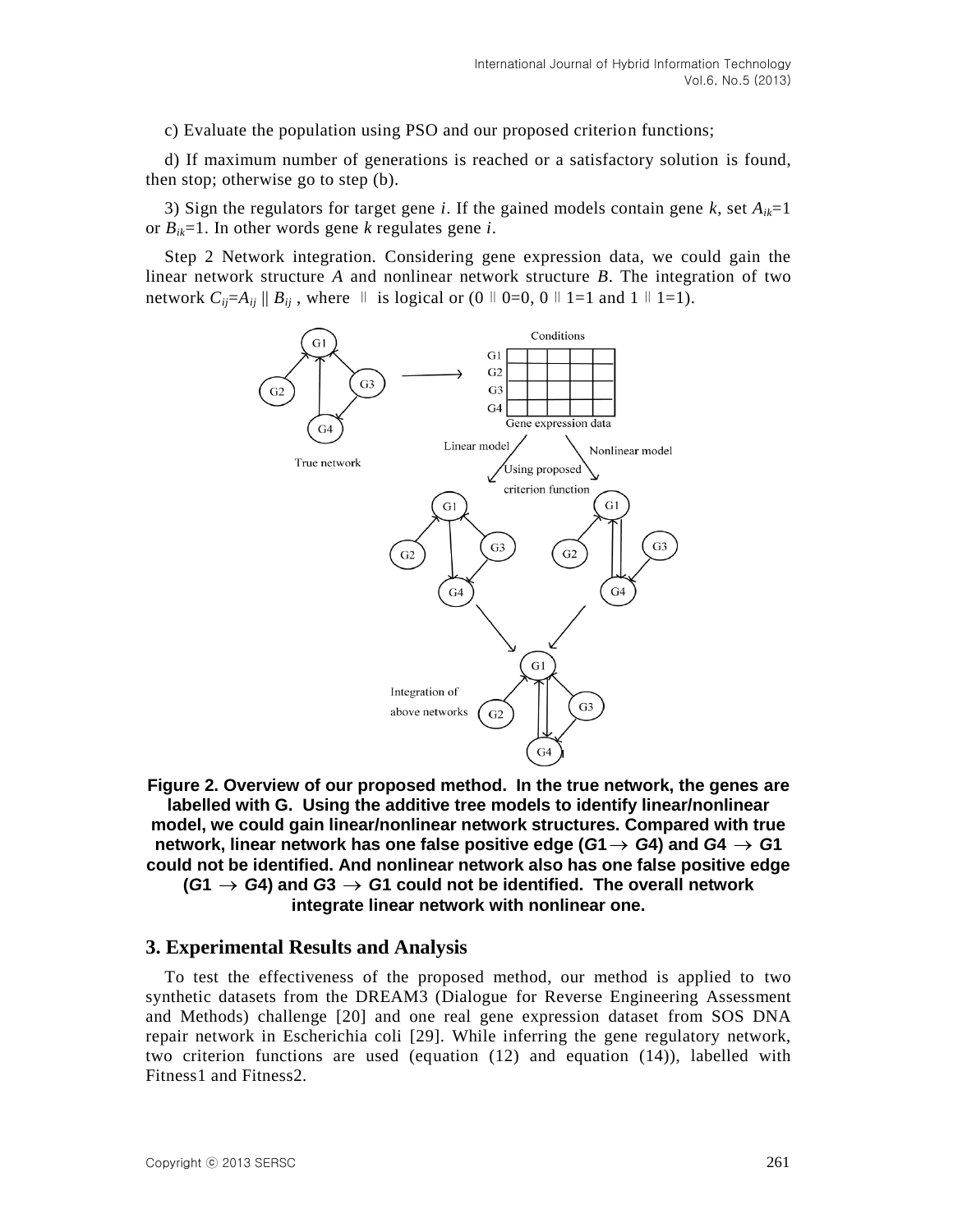Five criterions (sensitivity or true positive rate (TPR), false positive rate (FPR), positive predictive (PPV), accuracy (ACC) and F-score) are used to test the performance of the method. Firstly, we define four variables, *i.e.*, TP, FP, TN and FN are the number of true positives, false positives, true negatives and false negatives, respectively. Five criterions are defined as followed.

> TPR=TP/(TP+FN), FPR=FP/(FP+TN), PPV=TP/(TP+FP), ACC=(TP+TN)/(TP+FP+TN+FN), F-score=2PPV\*TPR/(PPV+TPR)

### **3.1. Simulated data**

To illustrate the effectiveness of our method for inferring GRN, tests are performed on benchmark networks with expression datasets from DREAM challenge [20]. In this experiment, the DREAM3 datasets about *Yeast* knock-out genes with size 50 and 100 are used. To evaluate the performance of our method, we compare it with several classic methods including LASSO [13], random forest GENIE3 with parameters'*sqrt*' and '*a*ll' [14], respectively, noise and redundancy reduction NARROMI [38]. The parameters in these methods are set by default.

Firstly, we test our method on the *Yeast* gene expression with network size 50, sample number 50. Table 1 shows the results obtained by different methods with respect to TPR, FPR, PPV, ACC and F-score. From the results, we can see that our method is superior to the other methods except the method NARROMI for ACC.

|                      | <b>TPR</b> | <b>FPR</b> | <b>PPV</b> | <b>ACC</b> | F-score  |
|----------------------|------------|------------|------------|------------|----------|
| LASSO                | 0.351      | 0.129      | 0.081      | 0.855      | 0.131625 |
| GENIE3-sqrt          | 0.481      | 0.078      | 0.167      | 0.908      | 0.247923 |
| GENIE3-all           | 0.442      | 0.073      | 0.164      | 0.912      | 0.239234 |
| <b>NARROMI</b>       | 0.532      | 0.062      | 0.217      | 0.925      | 0.308262 |
| Fitness <sub>1</sub> | 0.5584     | 0.1024     | 0.15035    | 0.86939    | 0.236915 |
| Fitness <sub>2</sub> | 0.5584     | 0.05984    | 0.23243    | 0.91061    | 0.328242 |

**Table 1. Comparison of different methods on networks with sizes 50 in DREAM3**

Secondly our method is applied to the Y east gene expression with network size 100, sample number 100. Table 2 shows the results obtained by different methods with respect to five indexes. From the results, we can see that our proposed our method performs better than the other methods except the method GENIE3-all for TPR.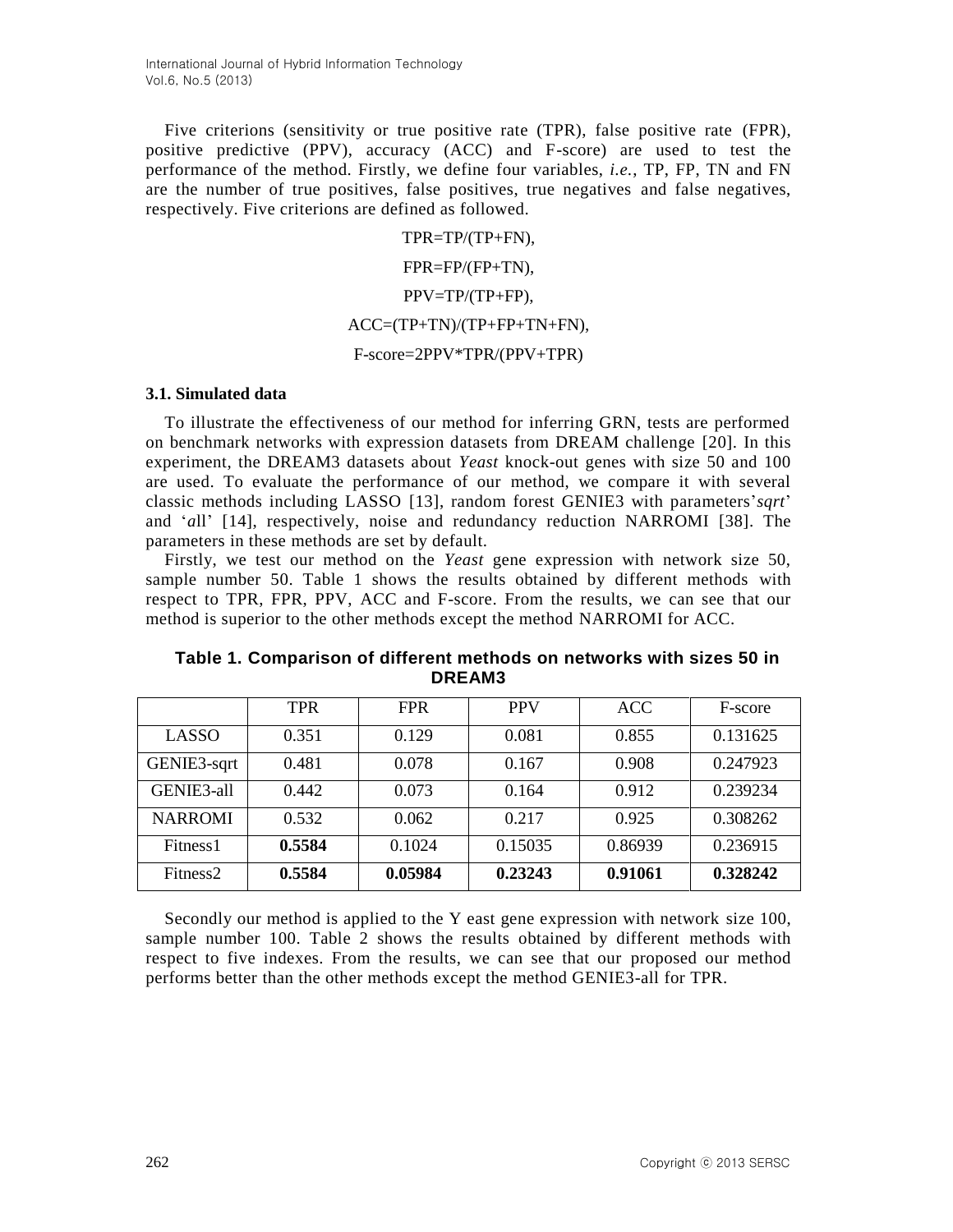|                      | <b>TPR</b> | <b>FPR</b> | <b>PPV</b> | <b>ACC</b> | F-score  |
|----------------------|------------|------------|------------|------------|----------|
| LASSO                | 0.3494     | 0.10694    | 0.052775   | 0.87808    | 0.0917   |
| GENIE3-sqrt          | 0.44578    | 0.064311   | 0.10571    | 0.92       | 0.1709   |
| GENIE3-all           | 0.55422    | 0.062461   | 0.13143    | 0.92182    | 0.22247  |
| <b>NARROMI</b>       | 0.5        | 0.04732    | 0.183      | 0.9351     | 0.267936 |
| Fitness <sub>1</sub> | 0.45783    | 0.084652   | 0.08444    | 0.9        | 0.14259  |
| Fitness <sub>2</sub> | 0.53614    | 0.03534    | 0.20554    | 0.94848    | 0.297158 |

**Table 2. Comparison of different methods on networks with sizes 100 in DREAM3**

In addition, to assess the effectiveness of our proposed criterion function, the ROC curves obtained and five criterions by Fitness1 and Fitness2 on 50-gene network and 100-gene network from DREAM3 are shown in Figure 3 and Table 1 and 2, respectively. The results shows that our proposed criterion function Fitness2 performs better than general function Fitness1.



**Figure 3. The comparison of ROC curves of criterion function** *Fitness***1 and**  *Fitness***2 on 50-gene network (left part) and 100-gene network (right part) from DREAM3**

#### **3.2. Real gene expression data**

The real biological datasets result from SOS DNA Repair network of *Ecoli* bacterium [29], which contain four experiments under various light intensities (5Jm*-*<sup>2</sup> , 5Jm*-*<sup>2</sup> , 20Jm*-*<sup>2</sup> , 20Jm*-*<sup>2</sup> ). Each experiment (http://www. weizmann.ac.il/mcb/UriAlon/Papers/ SOSData/) consists of 50 time points evenly spaced by 6 min, refers to eight genes: uvrD, lexA, umuD, recA, uvrA, uvrY, ruvA and polB. Figure 4 (left) displays the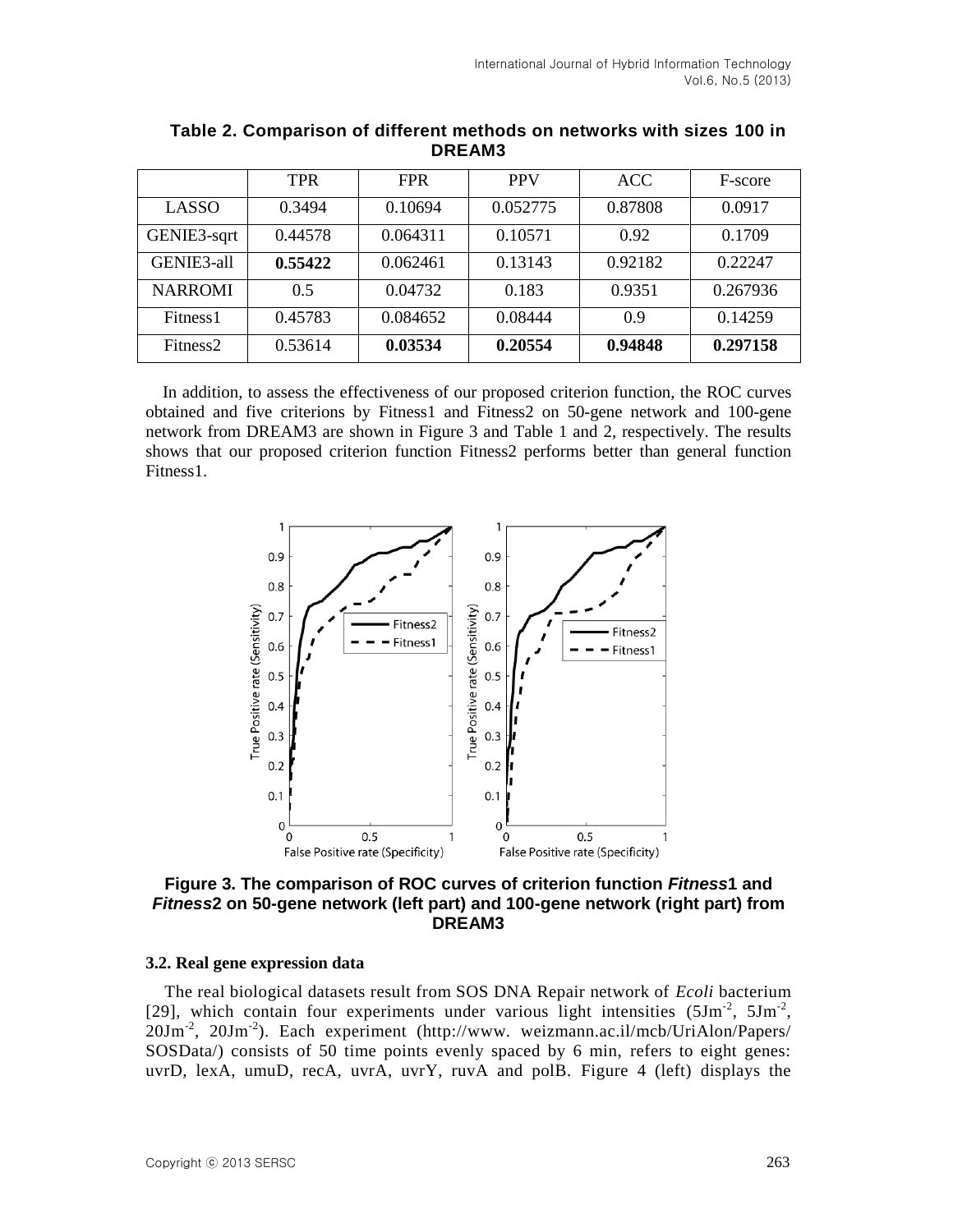International Journal of Hybrid Information Technology Vol.6, No.5 (2013)

known regulatory interactions among 8 genes. Firstly, the gene expression profiles for each gene are normalized in the interval [0,1] using

$$
x_i(t) = \frac{x_i(t) - \min_i}{\max_i - \min_i} \tag{15}
$$

Where  $x_i(t)$  is the actual expression level of gene *i* at time point *t*, *min<sub>i</sub>* and *max<sub>i</sub>* are the minimum and maximum expression levels of gene *i*, respectively. Figure 4 (right) shows our predicted topology of SOS network, consisting of 16 edges, eight of which are true positives. But the self-regulating edge  $lexA \rightarrow lexA$  could not be identified. Table 3 shows the detail comparison of results from different method which are commonly used to infer the gene regulatory network. The results shows that our proposed method performs better than other methods.



**Figure 4. The left part is the true SOS network with eight genes and 9 interactions. The right part is our predicted SOS network. Correctly identified edges are drawn with solid lines and falsely identified edges with dashed lines**

| Interaction               | $S\text{-system}[26]$ | <b>DBN[27]</b> | <b>RNN[35]</b> | ODEs[16] | Fitness <sub>2</sub> |
|---------------------------|-----------------------|----------------|----------------|----------|----------------------|
| $lex A \rightarrow uvrD$  | yes                   | yes            | no             | yes      | yes                  |
| $recA \rightarrow lexA$   | yes                   | yes            | yes            | yes      | yes                  |
| $lex A \rightarrow lex A$ | yes                   | yes            | no             | yes      | no                   |
| $lex A \rightarrow lex A$ | yes                   | yes            | yes            | no       | yes                  |
| $lexA \rightarrow recA$   | no                    | no             | yes            | yes      | yes                  |
| $lex A \rightarrow uvr A$ | no                    | no             | no             | no       | yes                  |
| $lexA \rightarrow uvrY$   | yes                   | no             | yes            | yes      | yes                  |
| $lex A \rightarrow ruv A$ | no                    | no             | no             | no       | yes                  |
| $lex A \rightarrow polB$  | no                    | no             | yes            | yes      | yes                  |
| <b>TP</b>                 | 5                     | 4              | 5              | 6        | 8                    |
| FP                        | 10                    | 5              | $\overline{2}$ | 15       | 8                    |
| <b>TPR</b>                | 0.5556                | 0.4444         | 0.55556        | 0.6667   | 0.88889              |
| <b>FPR</b>                | 0.20833               | 0.10417        | 0.041667       | 0.3125   | 0.16667              |
| <b>PPV</b>                | 0.3333                | 0.44444        | 0.71429        | 0.28571  | 0.5                  |
| <b>ACC</b>                | 0.6667                | 0.75439        | 0.80702        | 0.57895  | 0.70175              |
| F-score                   | 0.41667               | 0.44444        | 0.625          | 0.4      | 0.64                 |

|  | Table 3. Comparison of different methods for SOS dataset |  |  |
|--|----------------------------------------------------------|--|--|
|--|----------------------------------------------------------|--|--|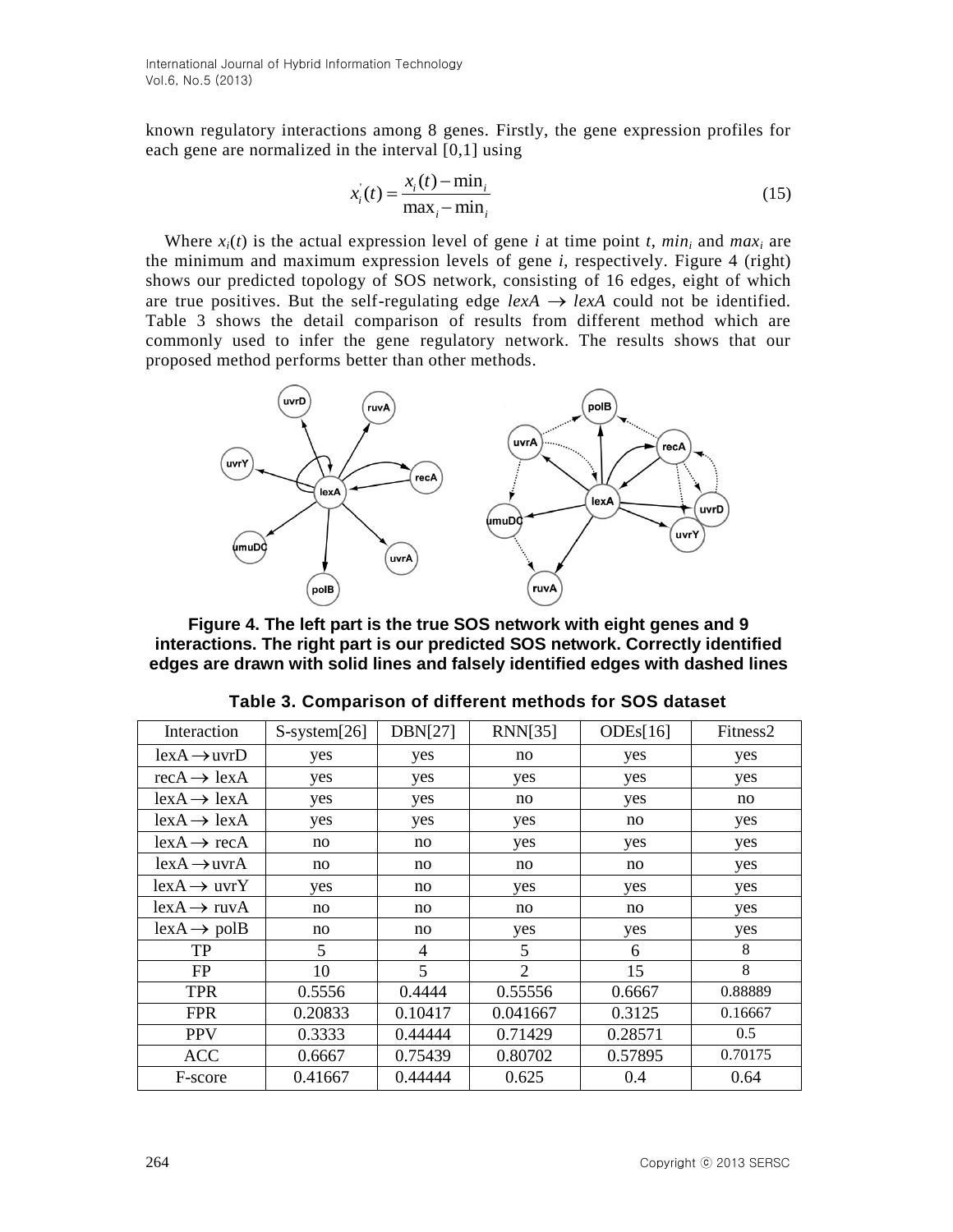## **4. Discussion**

In this paper, we propose a novel method to infer gene regulatory network from gene expression data. From results on the DREAM3 benchmark datasets and real biological datasets result from SOS DNA Repair network, our method is effective and superior to other methods significantly. The following factors may lead to the good performance of our method.

First, it integrates network topologies from linear and nonlinear models, *i.e.*, the overall network consisting of linear and nonlinear relations between gene pairs. It overcomes the defects resulting from linear methods losing nonlinear relations and nonlinear methods losing linear relations.

Second, the criterion function we proposed contains sparse and relevant terms. The sparse term satisfies the condition that each target gene has a tiny fraction of the candidate regulators as true regulators, and could weaken the influence that candidate regulators for a given target gene is much larger than the number of expression points. The relevant term utilizes MI from information theory to evaluate the correlation between gene pairs in order to detect the statistical dependence and select maximum relevance regulators of a target gene.

In addition, our method can distinguish the direct interactions from indirect ones, which are important for causality analysis. However, there is some limitation for our method. As same as that of NARROMI, our method cannot infer self-regulating edge, which is also a general limitation of many other methods [11, 21].

## **5. Conclusion**

In this paper, we propose a novel method to improve the accuracy of gene regulatory network inference from gene expression data. In this method, network topologies from linear and nonlinear models are integrated. Moveover the sparse and relevant terms are added to the criterion function while inferring linear and nonlinear models. The method is validated on the benchmark gene regulatory from DREAM3 challenges and SOS DNA repair network of *Ecoli* bacterium. The results are superior to the previous methods.

## **Acknowledgements**

This research was partially supported by the Natural Science Foundation of China (61070130), the Key Subject Research Foundation of Shandong Province, National Natural Science Foundation of Shandong Province of China under Grant No.ZR2010FM040, Special Funding Project for Independent Innovation Achievements transform of Shandong Province under Grant No.2012CX30202 and Foundation of Shandong University for Independent Innovation under Grant No.2012DZ038 and the Shandong Provincial Key Laboratory of Network Based Intelligent Computing.

## **References**

- [1] T. Akutsu, S. Miyano and S. Kuhara, "Identification of Genetic Networks from a Small Number of Gene Expression Patterns under the Boolean Network Model", Pac Symp Biocomput, **(1996)**, pp. 17- 28.
- [2] G. Altay and F. Emmert-Streib, "Inferring the conservative causal core of gene regulatory networks", BMC Syst Biol, vol. 4, **(2010)**, pp. 132.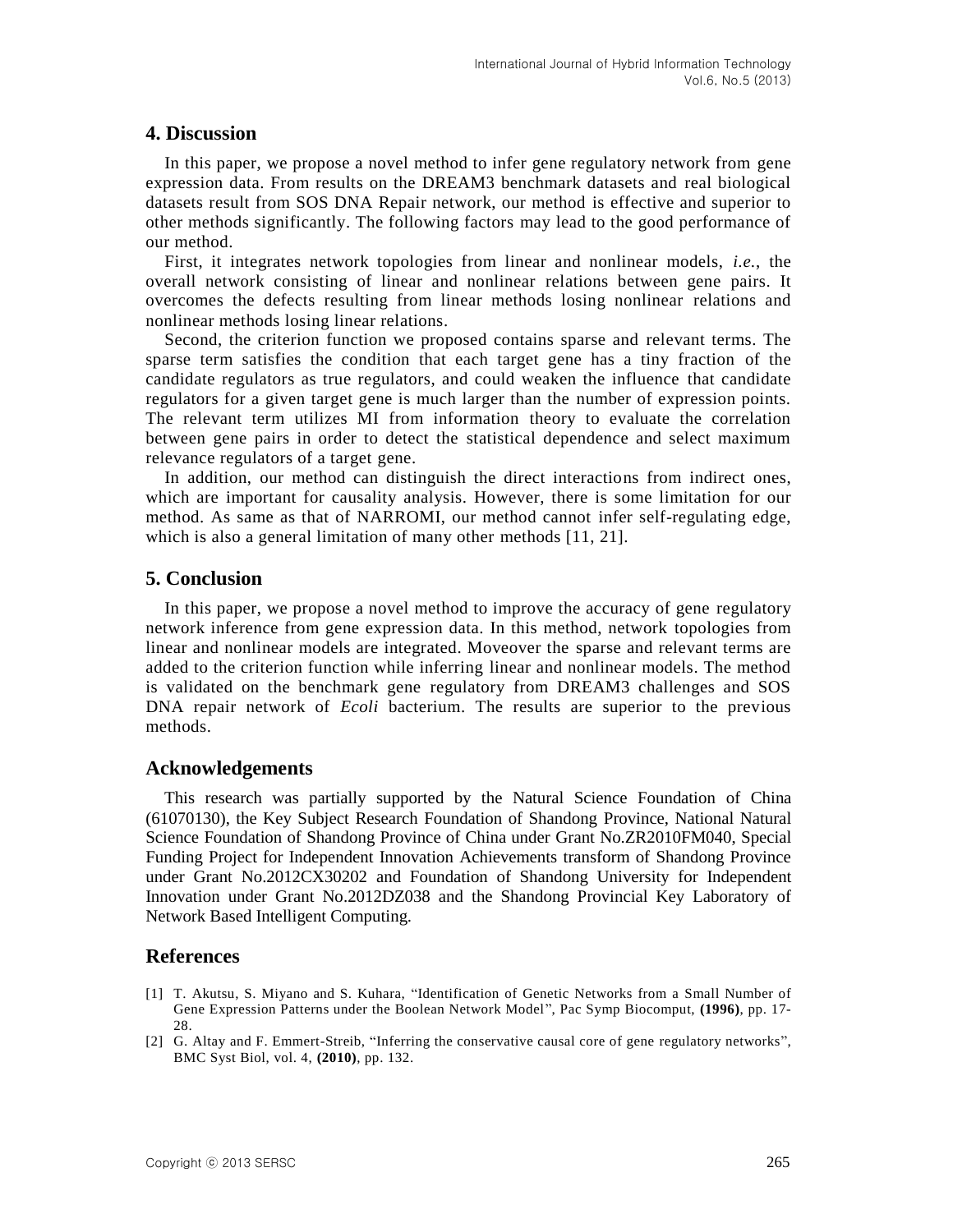- [3] S. I. Ao and V. Palade, "Ensemble of Elman neural networks and support vector machines for reverse engineering of gene regulatory networks", Applied Soft Computing, vol. 11, no. 2, **(2011)**, pp. 1718- 1726.
- [4] S. Bornholdt, "Boolean Network Models of Cellular Regulation: Prospects and Limitations", J. R. Soc. Interf, vol. 5, **(2008)**, pp. 85-94.
- [5] H. Brunel, J. J. Gallardo-Chacn, A. Buil, M. Vallverd, J. M. Soria, P. Caminal and A. Perera, "MISS: a non-linear methodology based on mutual information for genetic association studies in both population and sib-pairs analysis", Bioinformatics, vol. 26, **(2010)**, pp. 1811-1818.
- [6] A. J. Butte and L. S. Kohane, "Mutual information relevance networks: functional genomic clustering using pairwise entropy measurements", Pacific Symposium on Biocomputing, vol. 4, **(2000)**, pp. 418- 429.
- [7] K. Chellapilla, "Evolving computer programs without subtree crossover", IEEE Transactions on Evolutionary Computation, vol. 1, **(1997)**, pp. 209-216.
- [8] T. Chen, H. L. He and G. M. Church, "Modeling Gene Expression with Differential Equations", In: Proc. of Pacific Symposium on Biocomputing, **(1999)**, pp. 29-40.
- [9] C. M. Chen, C. Lee, C. L. Chuang, C. C. Wang and G. S. Shieh, "Inferring genetic interactions via a nonlinear model and an optimization algorithm", BMC Syst Biol, vol. 4, **(2010)**.
- [10] Y. H. Chen, J. Yang, Y. Zhang and J.W. Dong, "Evolving Additive tree models for System Identification", International Journal of Computational Cognition, vol. 3, no. 2, **(2005)**, pp. 19-26.
- [11] J. J. Faith, B. Hayete, J. T. Thaden, I. Mogno, J. Wierbowski, G. Cottarel, S. Kasif, J. J. Collins and T. S. Gardner, "Large-scale mapping and validation of Escherichia coli transcriptional regulation from a compendium of expression profiles", Plos Biology, vol. 5, no. 1, **(2007)**.
- [12] Y. F. Gao, B. Q. Li, Y. D. Cai, K. Y. Feng, Z. D. Li and Y. Jiang, "Prediction of active sites of enzymes by maximum relevance minimum redundancy (mRMR) feature selection", Mol Biosyst, vol. 9, no. 1, **(2013)**, pp. 61-9.
- [13] G. Geeven, R. E. van Kesteren, A. B. Smit and M. C. de Gunst, "Identification of context-specific gene regulatory networks with GEMULA-gene expression modeling using Lasso", Bioinformatics, vol. 28, **(2012)**, pp. 214-221.
- [14] V. A. Huynh-Thu, A. Irrthum, L. Wehenkel and P. Geurts, "Inferring regulatory networks from expression data using tree-based methods", PLoS One, vol. 5, **(2010)**.
- [15] J. Kennedy and R. Eberhart, "Particle swarm optimization", in: Proceedings of the 1995 IEEE International Conference on Neural Networks, vol. 4, **(1995)**, pp. 1942-1948.
- [16] S. Kimura, K. Sonoda, S. Yamane, H. Maeda, K. Matsumura and M. Hatakeyama, "Function Approximation Approach to the Inference of Reduced NGnet Models of Genetic Networks", BMC Bioinformatics, vol. 9, no. 1, **(2008)**.
- [17] S. Knott, S. Mostafavi and P. Mousavi, "A neural network based modeling and validation approach for identifying gene regulatory networks", Neurocomputing, vol. 73, **(2010)**, pp. 2419-2429.
- [18] S. Liang, S. Fuhrman and R. Somogyi, "Reveal: a general reverse engineering algorithm for inference of genetic network architectures", Pacific Symposium on Biocomputing, **(1998)**, pp. 18-29.
- [19] I. A. Maraziotis, A. Dragomir and A. Bezerianosh, "Gene networks reconstruction and time-series prediction from microarray data using recurrent neural fuzzy networks", IET Syst. Biol, vol. 1, no. 1, **(2007)**, pp. 41-50.
- [20] D. Marbach, R. J. Prill, T. Schaffter, C. Mattiussi, D. Floreano and G. Stolovitzky, "Revealing strengths and weaknesses of methods for gene network inference", Proc Natl Acad Sci USA, vol. 107, no. 14, **(2010)**, pp. 6286-91.
- [21] A. A. Margolin, I. Nemenman, K. Basso, C. Wiggins, G. Stolovitzky, D. R. Favera and A. Califano, "ARACNE: an algorithm for the reconstruction of gene regulatory networks in a mammalian cellular context", BMC Bioinformatics, vol. 7, no. Suppl 1, **(2006)**.
- [22] L. Marucci, S. Santini, M. di Bernardo and D. di Bernardo, "Derivation, identification and validation of a computational model of a novel synthetic regulatory network in yeast", J Math Biol, vol. 62, no. 5, **(2011)**, pp. 685-706.
- [23] P. E. Meyer, F. Lafitte and G. Bontempi, "minet: A R/Bioconductor Package for Inferring Large Transcriptional Networks Using Mutual Information", BMC Bioinformatics, vol. 9, **(2008)**.
- [24] P. E. Meyer, K. Kontos and G. Bontempi, "Information-theoretic inference of large transcriptional regulatory networks", EUROSIP journal on bioinformatics and systems biology, **(2007)**.
- [25] K. Murphy and S. Mian, "Modeling Gene Expression Data using Dynamic Bayesian Network", Computer Science Division, University of California Berkeley, **(1999)**.
- [26] N. Noman and H. Iba, "Reverse Engineering Genetic Networks Using Evolutionary Computation", Genome Informatics, vol. 16, no. 2, **(2005)**, pp. 205-214.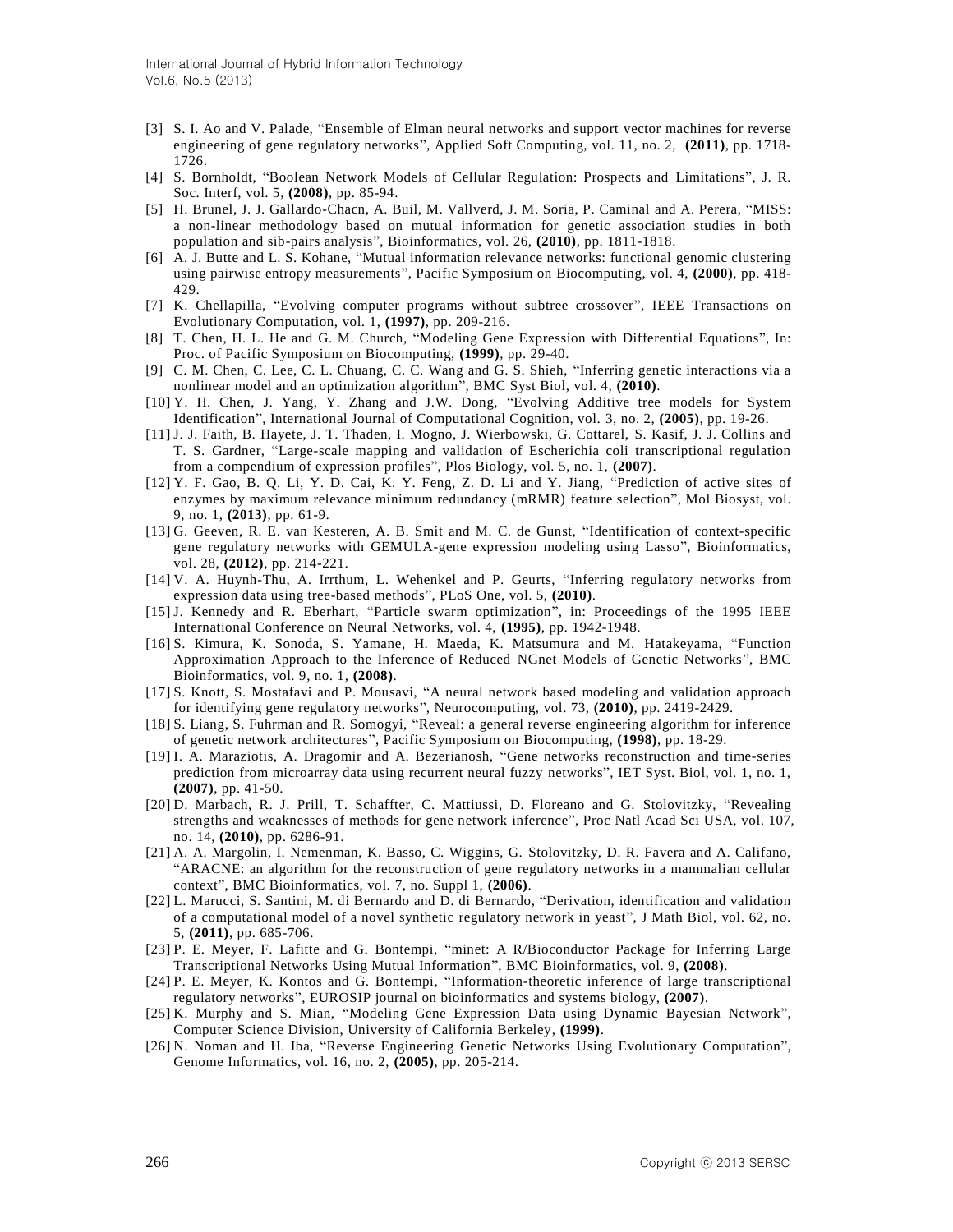- [27] B. E. Perrin, L. Ralaivola, A. Mazurie, S. Bottani, J. Mallet and D. F. Buc, "Gene Network Inference Using Dynamic Bayesian Networks", Bioinformatics, vol. 19, no. Suppl.2, **(2003)**, pp. 138-148.
- [28] P. Qiu, A. J. Gentles and S. K. Plevritis, "Fast calculation of pairwise mutual information for gene regulatory network reconstruction", Comput Methods Programs Biomed, vol. 94, no. 2, **(2009)**, pp. 177-80.
- [29] M. Ronen, R. Rosenberg, B. I. Shraiman and U. Alon, "Assigning numbers to the arrows: Parameterizing a gene regulation network by using accurate expression kinetics", Proc. Natl. Acad. Sci. USA, vol. 99, **(2002)**, pp. 10555-10560.
- [30] Y. Shi, Y. Guo and D. Schuurmans, "Kernel-based gene regulatory network in- ference", International Conference on Computational Systems Bioinformatics, **(2010)**, pp. 156-165.
- [31] A. Sirbu, H. J. Ruskin and M. Crane, "Comparison of evolutionary algorithms in gene regulatory network model inference", BMC Bioinformatics, vol. 11, **(2010)**.
- [32] J. Tegner, M. Yeung, J. Hasty and J. Collins, "Reverse engineering gene networks: Integrating genetic perturbations with dynamical modeling", Proc. Nat. Acad. Sci. USA, vol. 100, no. 10, **(2003)**, pp. 5944-5949.
- [33] T. T. Vu and J. Vohradsky, "Nonlinear differential equation model for quantification of transcriptional regulation applied to microarray data of Saccharomyces cerevisiae", Nucleic Acids Res, vol. 35, no. 1, **(2007)**, pp. 279-287.
- [34] Y. Wang and T. Zhou, "A relative variation-based method to unraveling gene regulatory networks", PLoS One, vol. 7, no. 2, **(2012)**.
- [35] R. Xu, D. C.Wunsch and R. L. Frank, "Inference of Genetic Regulatory Networks with Recurrent Neural Network Models Using Particle Swarm Optimization", IEEE/ACM Trans. Computational Biology and Bioinformatics, vol. 4, no. 4, **(2007)**, pp. 681-692.
- [36] X. Yang, J. E. Dent and C. Nardini, "An S-System Parameter Estimation Method (SPEM) for biological networks", J Comput Biol, vol. 19, no. 2, **(2012)**, pp. 175-87.
- [37] K. Y. Yip, R. P. Alexander, K. K. Yan and M. Gerstein, "Improved reconstruction of in silico gene regulatory networks by integrating knockout and perturbation data", PLoS One, vol. 5, no. 1, **(2010)**, pp. e8121.
- [38] X. Zhang, K. Liu, Z. P. Liu, B. Duval, J. M. Richer, X. M. Zhao, J. K. Hao and L. Chen, "NARROMI: a noise and redundancy reduction technique improves accuracy of gene regulatory network inference", Bioinformatics, vol. 29, no. 1, **(2013)**, pp. 106-113.

## **Authors**

#### **Bin Yang**

Bin Yang is currently pursuing his Ph.D. in School of Information science and Engineering from Shandong University, Jinan, P.R. China. He received his B.Sc. and Master degree in School of Information Science and Engieering from University of Jinan. His research interests include Hybrid Computational Intelligence and its applications in time-series prediction, system identification and Gene regulatory network**.**

#### **Mingyan Jiang**

Mingyan Jiang is a professor in School of Information Science and Engineering of Shandong University, Jinan, P.R. China. He received his M. S. degree in 1992 in electrical engineering and got his Ph. D degree in Communication Engineering from Shandong University in 2005 in China. His research interests include communication signal processing, Soft computing methods, Image processing, communication network, remote control and navigation tracking and positioning technology.